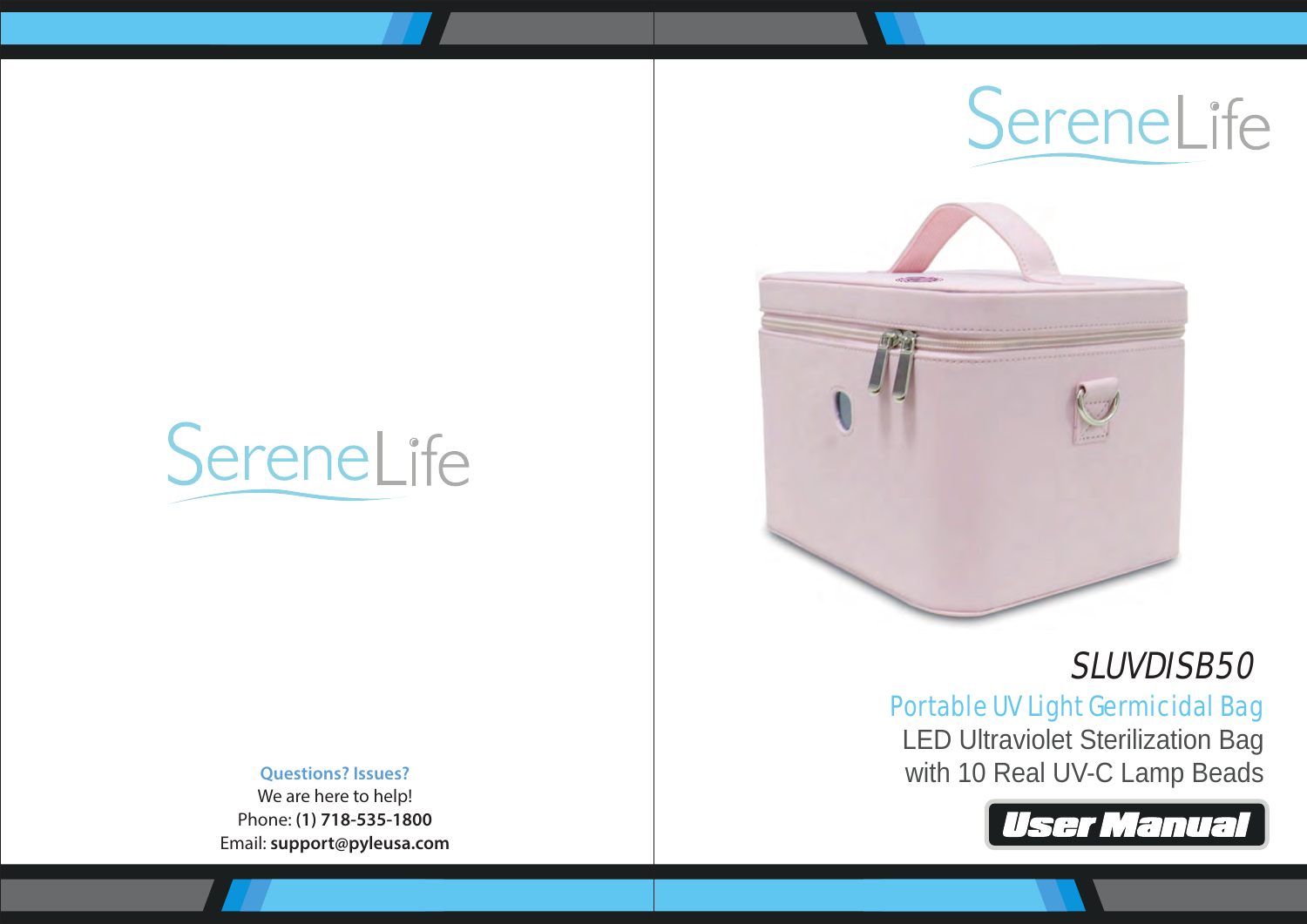

**Sterilization rate is 99.9%**



**5 minutes quick germicidal**



**No radiation, environmentally friendly**



#### *INTRODUCTION*

- **This product is a high-powered UVC LED sterilization package.**
- It adopts LED ultraviolet sterilization technology, one-button rapid sterilization.
- Sterilization rate reaches 99.6%. This product does not contain mercury, has no chemical residue during the sterilization process, environment friendly, and does not emit radiation.
- Safe and effective.
- Stylish and easy-to-use disinfection storage bag.

#### *PRODUCT FEATURE*



Upper and lower double-layer LED ultraviolet light, effective sterilization at 360 degrees, sterilization rate is 99.9%.



Suitable for sterilization of mobile phones, masks, beauty tools, bottles, underwear, towels and other items.

LED ultraviolet sterilization, no radiation, no mercury, non-polluting, safe and environment friendly.



Built-in safety design, UV LED light will be shut off once the bag is opened.

#### *PRODUCT SKETCH*



the stainless steel rack inside.

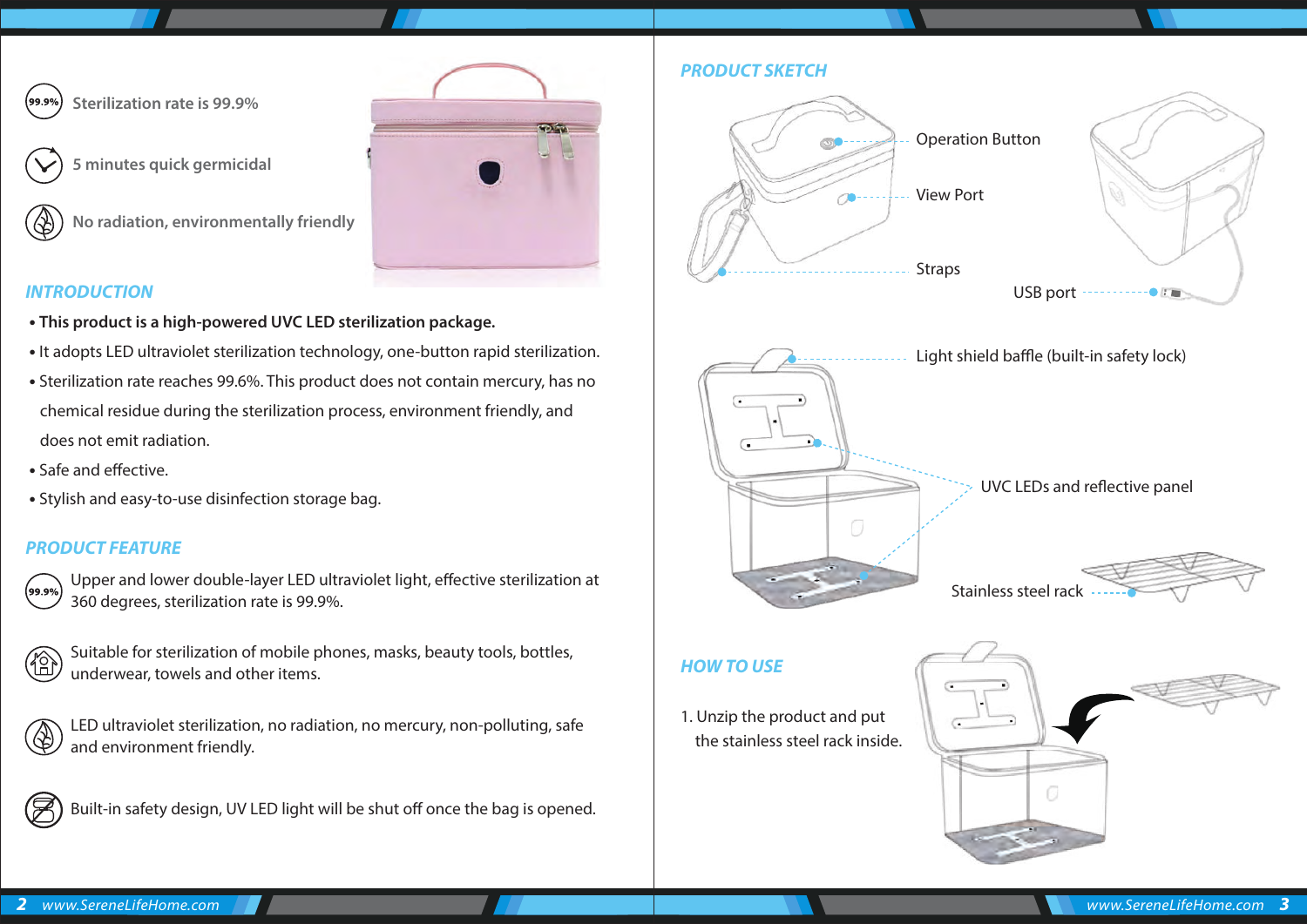2. Load items, place them flat, do not stack.



3. Zip up the product, plug in power adapter or power bank, and zip it.



4. Press the button to turn **ON** the 5 minutes sterilization mode, the button's light ashes continuously for 5 minutes; press button again to turn **ON** the sterilization mode for one hour, the button light continues to run for 1 hour.



5. Take out items when the process is complete.

#### *INDICATOR STATEMENT*

| Model                | <b>Indicator Statement</b> |
|----------------------|----------------------------|
| Plug-in Power        | Lights up                  |
| 5 mins sterilization | White LED flickering       |
| 1 hour sterilizing   | White LED progressing      |
| Sterilizing finish   | White LED lights up        |

#### *WARRANTY*

In order to use this product with confidence and protect your rights and interests, our company will implement after-sales service on the basis of abiding by the general administration of quality supervision, inspection and quarantine and the ministry of information industry.

#### **The following circumstances is not covered by warranty:**

- 1. The effective service or free maintenance period has been exceeded.
- 2. Failure to follow the correct instructions for use, maintenance, and storage leading to malfunction or damage.
- 3. Consumers disassemble the product themselves.
- 4. Product defects caused by human factors (such as operation errors, bumps, and input of inappropriate voltage).

#### *CAUTIONS*

- 1. Please read the manual carefully and keep it properly.
- 2. Do not get close to strong magnets during use.
- 3. Removal of the residual odor of the mildewed live items in the clothes, the sterilization times can be increased appropriately.
- 4. Do not allow children or incapacitated persons to use this product. Please keep this product out of the reach of children.
- 5. Do not immerse this product in water or other liquids to avoid short circuit or electric shock.
- 6. If the product has some abnormal conditions, such as bad smell, overheat, abnormal color, distortion, etc., please stop using immediately and contact the local dealer.